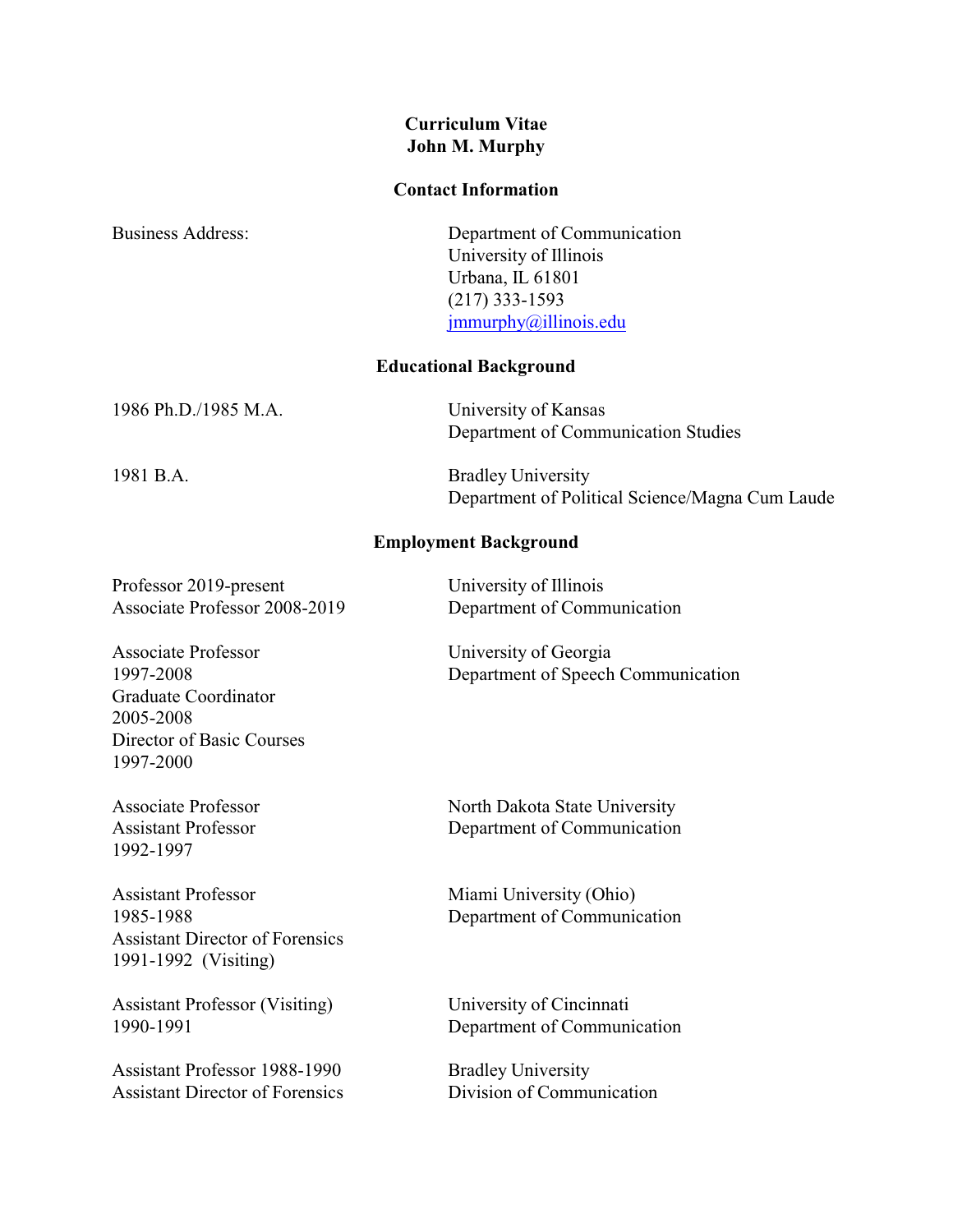### **Research**

### *In-Progress*

John M. Murphy, "Alexander Hamilton's National Blessing" for *The Rhetorical History of the United States*, *Volume II*, edited by Stephen Lucas. In press.

John M. Murphy, "Review of: Richard J. Jensen, Editor. *Social Controversy and Public Address in the 1960s and Early 1970s.* Vol. 9 of a *Rhetorical History of the United States.* For *Rhetoric & Public Affairs*. In press.

John M. Murphy, "The Sunshine of Human Rights: Hubert Humphrey at the 1948 Democratic Convention." For *Rhetoric & Public Affairs*. In press.

#### *Books*

John M. Murphy, *John F. Kennedy and the Liberal Persuasion* (East Lansing, MI: Michigan State University Press, 2019).

*Journal Publications and Critical Essays*

John M. Murphy, "Barack Obama and Rhetorical History." *Quarterly Journal of Speech,* 101 (2015): 213-24.

John M. Murphy, "Between Structure and Struggle: The Intellectual Legacy of James Arnt Aune." *Rhetoric & Public Affairs* 16 (2013): 567-76.

John M. Murphy, "The *Primary Colors* of Political Community." *American Literary History* 24 (2012): 491-508.

John M. Murphy, "The Making of the President. Again." *Rhetoric & Public Affairs* 15 (2012): 525-38. Book Review Essay.

John M. Murphy, "Barack Obama, the Exodus Tradition, and the Joshua Generation." *Quarterly Journal of Speech* 97 (2011): 387-410.

Cara A. Finnegan & John M. Murphy, "Introduction: Special Issue on Lincoln's Rhetorical Worlds." *Rhetoric & Public Affairs* 12 (2010): 343-47.

John M. Murphy, "Political Economy and Rhetorical Matter." *Rhetoric & Public Affairs* 12 (2009): 303-16.

John M. Murphy, "To Form a More Perfect Union: Bill Clinton and the Art of Deliberation." *Rhetoric & Public Affairs* 8 (2005): 657-78.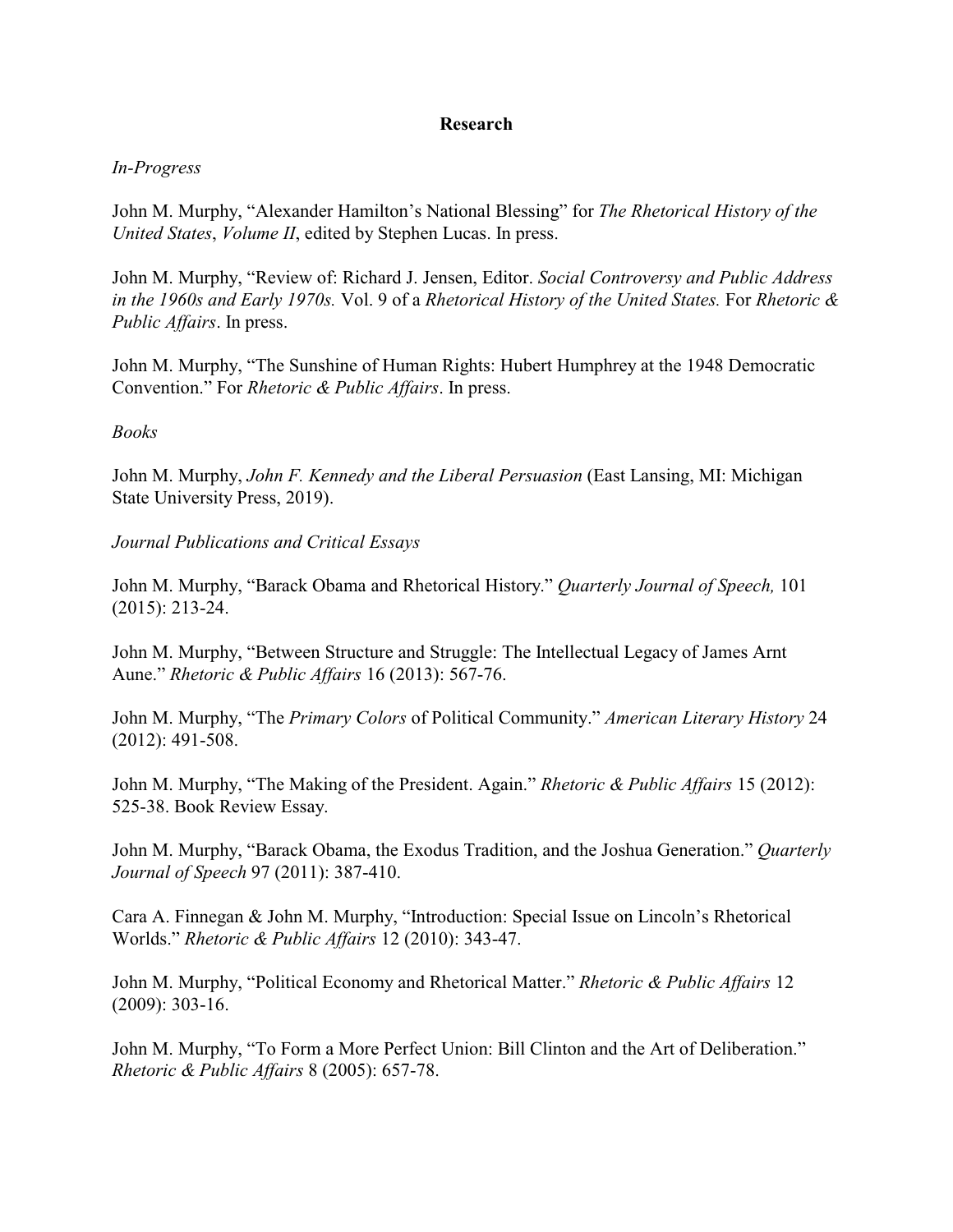John M. Murphy, "The Language of the Liberal Consensus: John F. Kennedy, Technical Reason, and the 'New Economics' at Yale University." *Quarterly Journal of Speech* 90 (2004): 133-62.

John M. Murphy, "'Our Mission and Our Moment': George W. Bush and September 11<sup>th</sup>." *Rhetoric & Public Affairs* 6 (2003): 607-32.

John M. Murphy and Mary E. Stuckey, "Never Cared to Say Goodbye: Presidential Legacies and Vice Presidential Campaigns." *Presidential Studies Quarterly* 32 (2002): 46-66.

Mary E. Stuckey and John M. Murphy, "Rhetorical Colonialism in North America." *American Indian Culture and Research Journal* 25 (2001): 73-98.

John M. Murphy, "Mikhail Bakhtin and the Rhetorical Tradition." *Quarterly Journal of Speech* 87 (2001): 259-77.

John M. Murphy, "History, Culture, and Political Rhetoric." *Rhetoric Review* 20 (2001): 46-50.

John M. Murphy, "Crafting the Kennedy Legacy." *Rhetoric & Public Affairs* 3 (2000): 577-602.

John M. Murphy, "The Heroic Tradition in Presidential Rhetoric." *Rhetoric & Public Affairs* 3 (2000): 466-70.

John M. Murphy, "Accounting for Clinton." *Rhetoric & Public Affairs* 2 (1999): 653-68. Book Review Essay.

John M. Murphy, "Knowing the President: The Dialogic Evolution of the Campaign History." *Quarterly Journal of Speech* 84 (1998): 23-40.

John M. Murphy, "Bill Clinton, Martin Luther King, Jr., and the Orchestration of Rhetorical Traditions." *Quarterly Journal of Speech* 83 (1997): 71-89.

John M. Murphy, "Critical Rhetoric as Political Discourse." *Argumentation and Advocacy* 32 (1995): 1-15.

John M. Murphy, "Presence, Analogy, and *Earth in the Balance*," *Argumentation and Advocacy* 31 (1994): 1-16.

John M. Murphy, "Civic Republicanism in the Modern Age: Adlai Stevenson in the 1952 Presidential Campaign." *Quarterly Journal of Speech* 80 (1994): 313-28.

John M. Murphy, "Deliberative and Epideictic Strategies in Opposition to War: The Paradox of Honor and Expediency." *Communication Studies* 43 (1992): 65-78.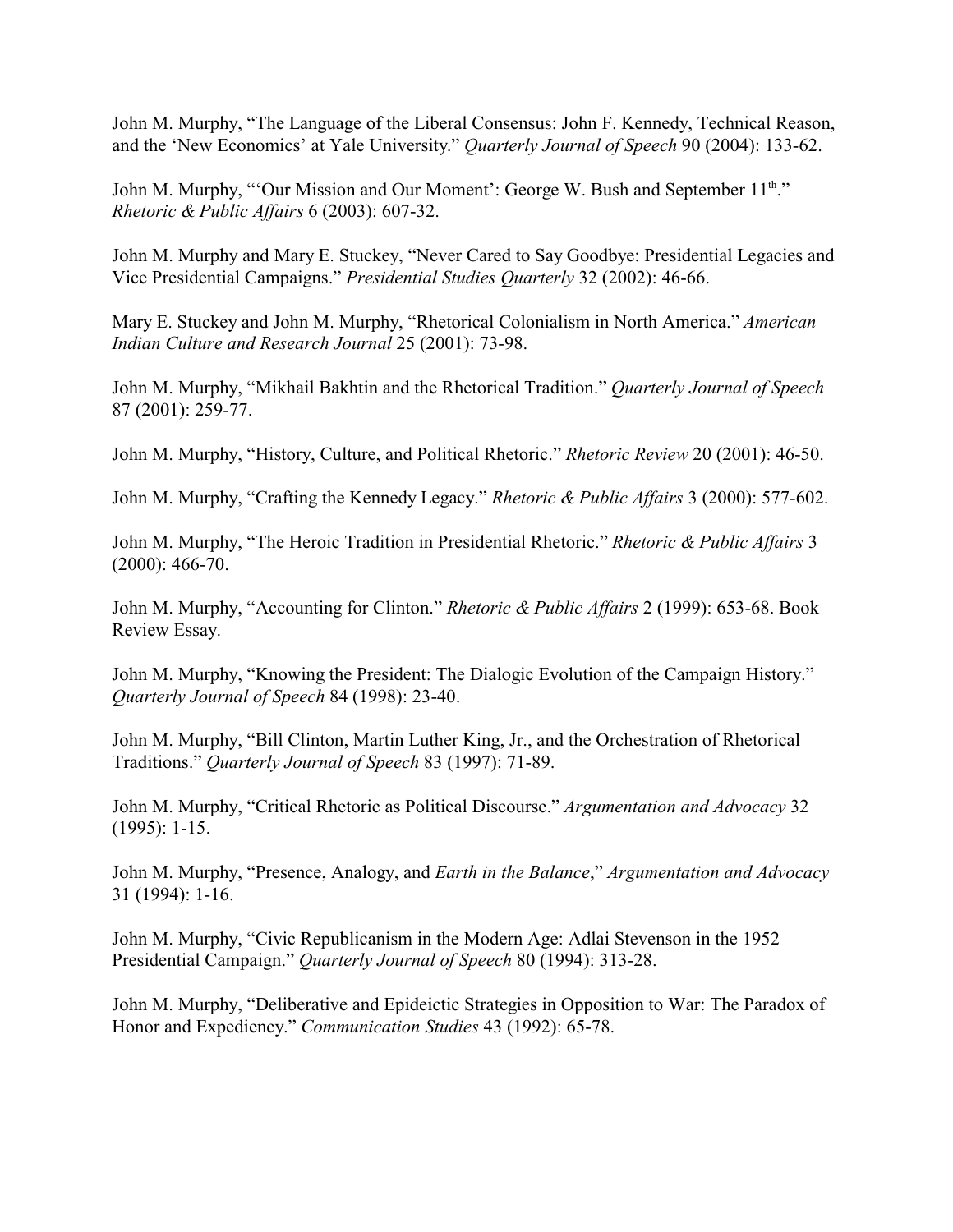John M. Murphy, "Domesticating Dissent: The Kennedys and the Freedom Rides." *Communication Monographs* 59 (1992): 61-78. This essay appeared in: *Readings in the Rhetoric of Social Protest*, second and third editions, edited by Stephen H. Browne and Charles Morris, 395-411. State College, PA: Strata Publishing, 2001.

John M. Murphy, "Presidential Debates and Campaign Rhetoric: Text within Context." *Southern Communication Journal* 57 (1992): 219-28.

John M. Murphy, "'To Create a Race of Thoroughbreds': Margaret Sanger and the *Birth Control Review*." *Women's Studies in Communication* 13 (1990): 23-45.

John M. Murphy, "'A Time of Shame and Sorrow': Robert F. Kennedy and the American Jeremiad." *Quarterly Journal of Speech* 76 (1990): 401-14. This essay appeared in: Sonja K. Foss, *Rhetorical Criticism: Exploration and Practice* (Prospect Heights, IL: Waveland Press, 1995): 269-86.

John M. Murphy, "Comic Strategies and the American Covenant." *Communication Studies* 40 (1989): 266-79.

John M. Murphy, "Separate and Unequal: Women in the Public Address Events." *National Forensic Journal* VII (1989): 115-26.

John M. Murphy, "Theory and Practice in Communication Analysis." *National Forensic Journal*, VI (1988): 1-12.

### *Book Chapters*

John M. Murphy, "The Pursuit of Peace: John F. Kennedy and the Cold War, June 1963." In *World War II and the Cold War: The Rhetoric of Hearts and Minds. A Rhetorical History of the United States, Volume VIII*, edited by Martin J. Medhurst, 365-414. East Lansing, MI: Michigan State University Press, 2018.

John M. Murphy, "No End Save Victory: FDR and the End of Isolationism 1936-1941." In *Making the Case: Studies of Public Advocacy in Honor of David Zarefsky*, edited by Kathryn M. Olson, Michael William Pfau, Benjamin Ponder, and Kirt H. Wilson, 127-60. East Lansing: Michigan State University Press, 2012.

John M. Murphy, "Theory and Public Address: The Allusive Mr. Bush." In *The Handbook of Rhetoric and Public Address*, edited by J. Michael Hogan and Shawn Parry-Giles, 271-90. Malden, MA: Wiley-Blackwell Publishing, 2010.

James Jasinski and John M. Murphy, "Time, Space, and Generic Reconstitution: Martin Luther King, Jr.'s 'A Time To Break Silence' as Radical Jeremiad." In *Public Address & Moral Judgment: Critical Studies in Ethical Tensions*, edited by Shawn Parry-Giles and Trevor Parry-Giles, 97-126. East Lansing: Michigan State University Press, 2009.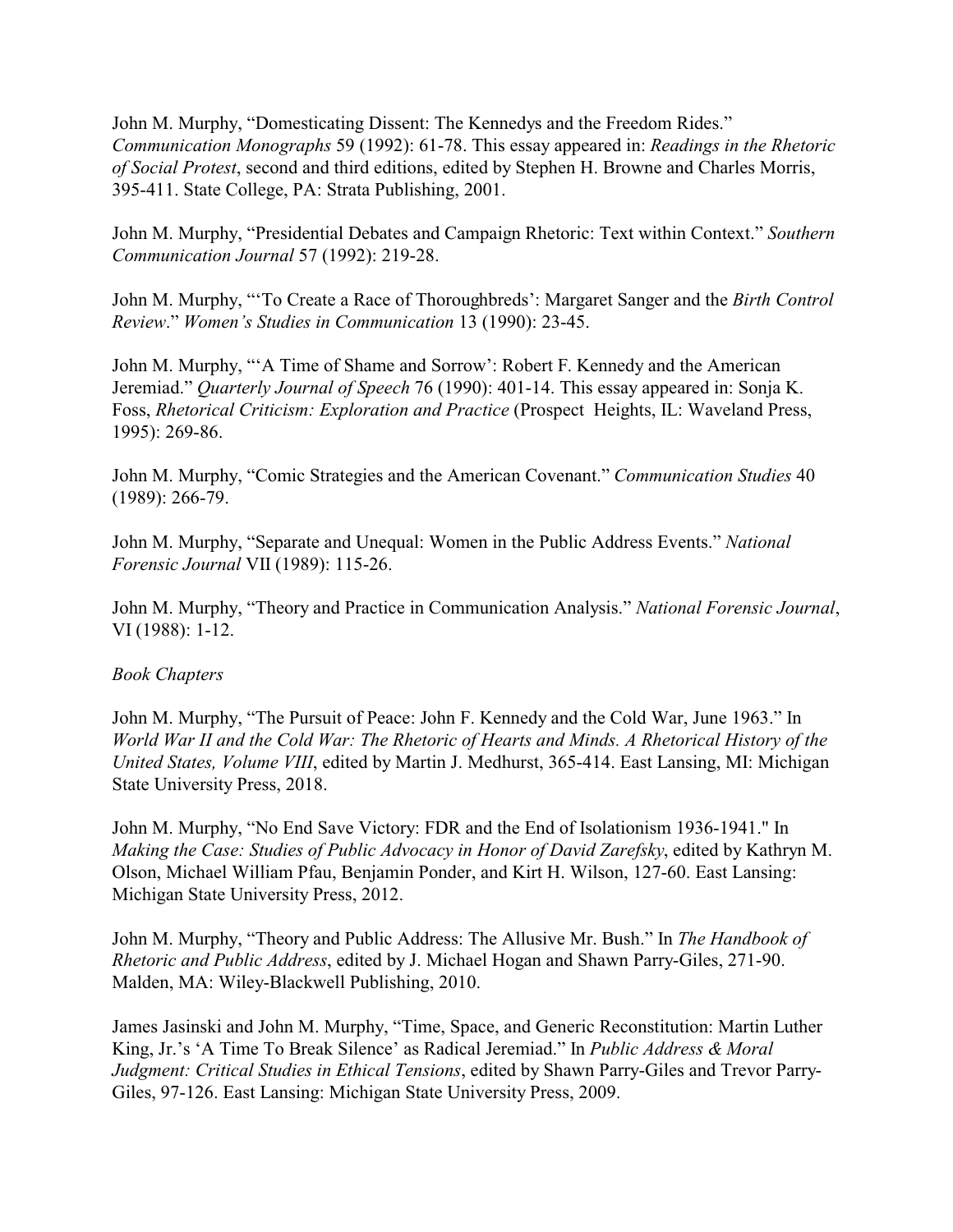John M. Murphy, "The Problem of Authority in the Postmodern Presidency." In *The Prospect of Presidential Rhetoric*, edited by James Arnt Aune and Martin J. Medhurst, 28-45. College Station: Texas A & M University Press, 2008.

John M. Murphy and Thomas J. Burkholder, "The Life of the Party: The Keynote Address in Contemporary Politics." In *New Approaches to Rhetoric*, edited by Patricia A. Sullivan and Steven R. Goldzwig, 129-48. Thousand Oaks, CA: 2004.

John M. Murphy, "Cunning, Rhetoric, and the Presidency of William Jefferson Clinton." In *The Presidency and Rhetorical Leadership*, edited by Leroy Dorsey, 231-51. College Station: Texas A & M University Press, 2002.

John M. Murphy, "The Light of Reason: Robert Kennedy's February 8, 1968 Address on Vietnam." In *Critiques of Contemporary Rhetoric*, second edition, edited by Karlyn Kohrs Campbell and Thomas R. Burkholder, 168-89. Belmont, CA: Wadsworth Publishers, 1997.

John M. Murphy, "Margaret Higgins Sanger, the Crusade for Voluntary Motherhood." In *Women Public Speakers in the United States: A Bio-Critical Sourcebook*, edited by Karlyn Kohrs Campbell, 238-52. Westport, CT: Greenwood Press, 1994.

John M. Murphy, "Laura Clay, a Southern Voice for Woman's Rights." In *Women Public Speakers in the United States: A Bio-Critical Sourcebook,* edited by Karlyn Kohrs Campbell, 99- 110. Westport, CT: 1993.

John M. Murphy, "Order and Diversity: The Search for Standards in Individual Events." In *American Forensics in Perspective*, edited by Donn Parson, 87-90. Annandale, VA: Speech Communication Association, 1984.

John M. Murphy, "Rhetorical Criticism as Argument: A Need for Social Criticism." In *Argument* in Transition: Proceedings from the Third Summer Conference on Argumentation, edited by George Ziegelmueller and Jack Rhodes, 918-26. Annandale, VA: Speech Communication Association, 1983.

### *Book Reviews*

John M. Murphy, "Review of: Shawn J. Parry-Giles and David Kauffer, *Memories of Lincoln and the Splintering of American Political Thought*." *Quarterly Journal of Speech* 105 (2019): 127-31.

John M. Murphy, "Review of: James T. Kloppenberg, *Reading Obama: Dreams, Hope, and the American Political Tradition*." *Quarterly Journal of Speech* 97 (2011): 245-48.

John M. Murphy, "Review of: Stephen J. Hartnett and Laura Ann Stengrim, *Globalization and Empire: The U.S. Invasion of Iraq, Free Markets, and the Twilight of Democracy*." *Rhetoric & Public Affairs* 10 (2007): 521-23.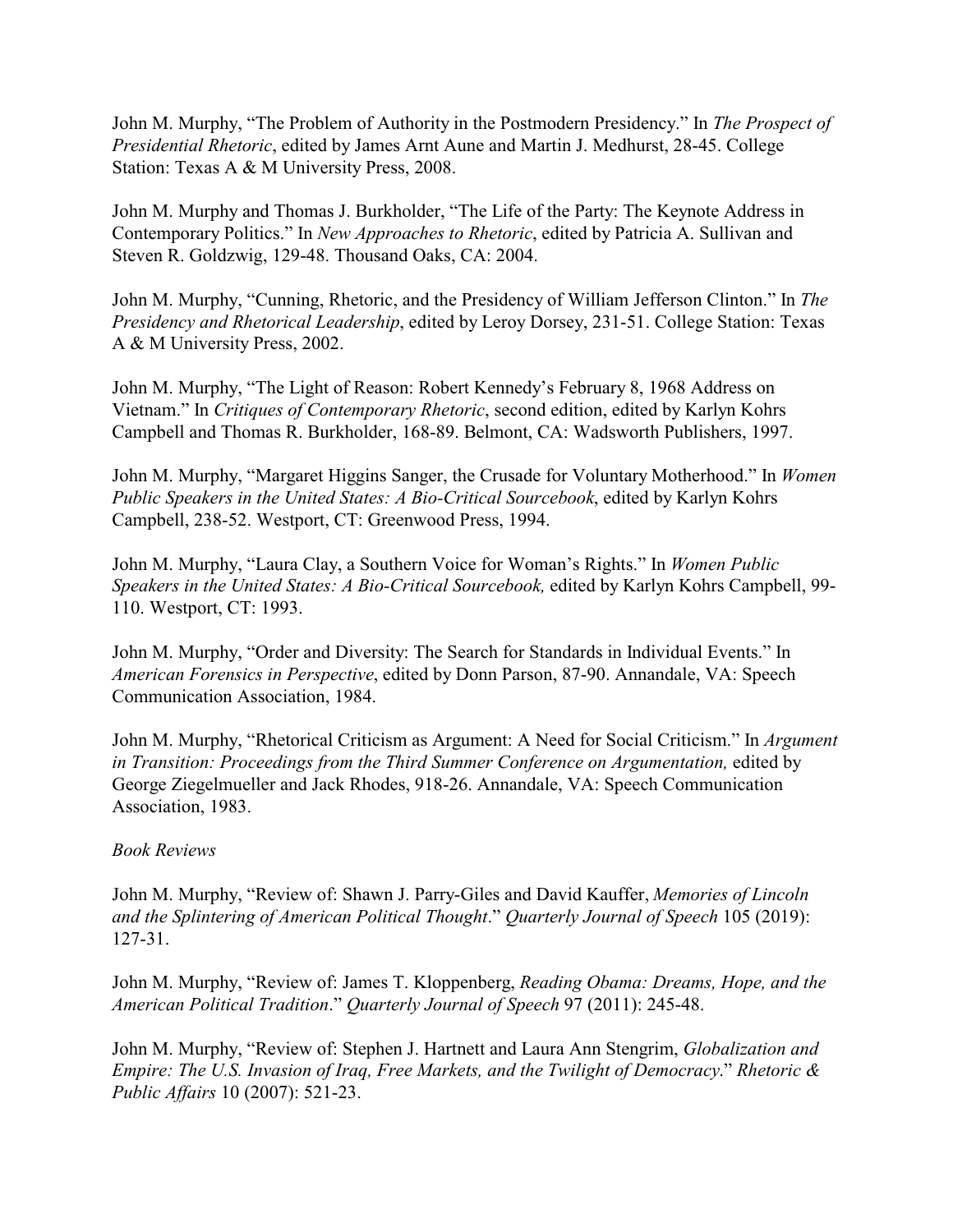John M. Murphy, "Review of: Thomas Benson, *Writing JFK: Presidential Rhetoric and the Press in the Bay of Pigs Crisis*." *Presidential Studies Quarterly* 35 (2005): 616-17.

John M. Murphy, "Review of: Kenneth S. Baer, *Reinventing Democrats*." *Rhetoric & Public Affairs* 4 (2001): 326-28.

John M. Murphy, "Review of: Charles O. Jones, *Clinton and Congress*." *Rhetoric & Public Affairs* 4 (2001): 154-56.

John M. Murphy, "Review of: Robert Ellis, *Speaking to the People*." *Rhetoric & Public Affairs* 3 (2000): 114-16.

John M. Murphy, "Review of: Jeff Shesol, *Mutual Contempt: Lyndon Johnson, Robert Kennedy, and the Feud that Defined a Decade* and James Hilty, *Robert Kennedy: Brother Protector*." *Rhetoric & Public Affairs* 1 (1998): 284-87.

John M. Murphy, "Review of: Steven R. Goldzwig and George N. Dionosopoulos, *In a Perilous Hour: The Public Address of John F. Kennedy*." *Quarterly Journal of Speech* 83 (1997): 504-05.

John M. Murphy, "Review of: Denise M. Bostdorff, *The Presidency and the Rhetoric of Foreign Crisis*." *Rhetoric Society Quarterly* 26 (1996): 93-5.

John M. Murphy, "Review of: Bruce Lincoln, *Authority: Construction and Corrosion*." *Quarterly Journal of Speech* 82 (1996): 311-13.

### *Invited Lectures*

John M. Murphy, "Baldwin, King, and Kennedy on Civil Rights, 1963." Department of Communication Colloquium Series, University of Illinois, February 2019.

John M. Murphy, "Status, Piety, Vulgarity and the Making of the President 2016." Plenary Speaker. Election 16 Conference, Texas A & M University, February 2017.

John M. Murphy, "The End of the World as We Know It: Civil Dialogue, War Rhetoric, and the Cuban Missile Crisis." Kurt Ritter Lecture, Texas A & M University, April 2014.

John M. Murphy, "The Moral Imagination of Barack Obama." Brigance Forum, Wabash College, March 2012.

John M. Murphy, "Response To: Robert Ivie." Symbolic Violence Conference, Texas A & M University, March 2012.

John M. Murphy, "Barack Obama." Pennsylvania State University, February, 2012.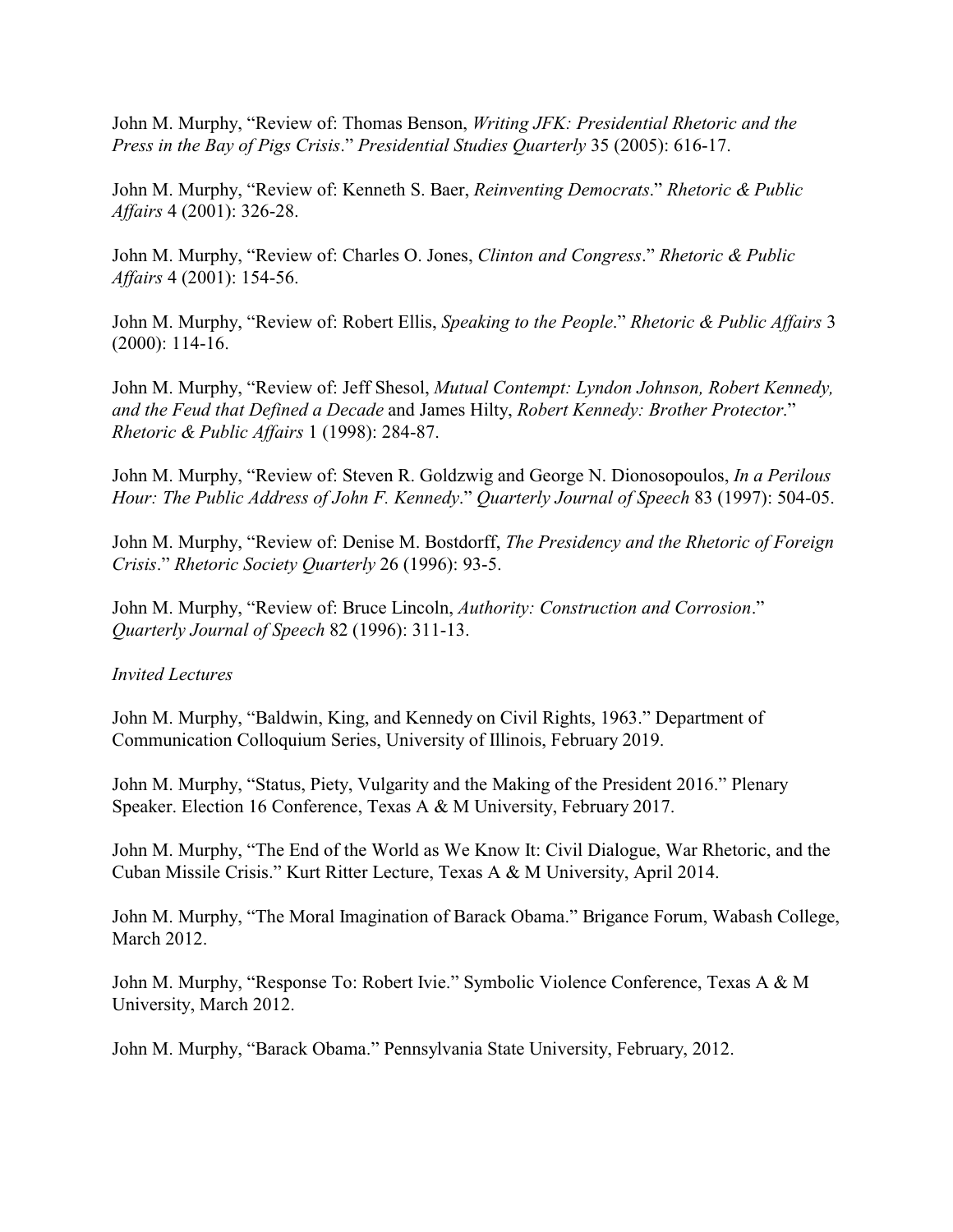John M. Murphy, "The *Primary Colors* of Political Community." Midwest Winter Workshop, University of Iowa, January 2011.

John M. Murphy, "Barack Obama, the Exodus Tradition, and the Joshua Generation." Plenary Speaker. Rhetoric, Politics, and the Obama Phenomenon Conference, Texas A & M University, March 2010.

John M. Murphy, "Barack Obama and Political Leadership." Rhetorical Leadership Lecture, University of Wisconsin-Milwaukee, February 2010.

John M. Murphy, "No End Save Victory: FDR's Campaign to End Isolation." Justification, Reason, and Action Conference in honor of David Zarefsky, Northwestern University, May 2009.

John M. Murphy, "Barack Obama and the Rhetorical Uses of History." Robert Penn Warren Center for the Humanities Lecture Series, Vanderbilt University, February 2009.

John M. Murphy, "Cultivating Citizenship: The Role of Public Rhetoric." Keynote Address, Rhetorical Citizenship and Public Deliberation Conference, Copenhagen, Denmark, October 2008.

John M. Murphy, "John F. Kennedy and the Liberal Tradition." Keynote Address, 11<sup>th</sup> Biennial Public Address Conference, University of Wisconsin-Madison, September 2008.

John M. Murphy, "The Philosopher King." 10<sup>th</sup> Biennial Public Address Conference, Vanderbilt University, October 2006.

John M. Murphy, "Bill Clinton and the Art of Deliberation." 11<sup>th</sup> Conference on the Presidency: William Jefferson Clinton, Hofstra University, November 2005.

John M. Murphy, "Bill Clinton and Public Judgment." Vanderbilt University, February 2005.

James Jasinski and John. M. Murphy, "Time, Space and Generic Reconstitution: Martin Luther King, Jr.'s 'A Time to Break Silence' as Radical Jeremiad." 9th Biennial Public Address Conference, University of Maryland, September 2004.

John M. Murphy, "The Problem of Authority in the Postmodern Presidency." Keynote Address, 10<sup>th</sup> Annual Conference on Presidential Rhetoric, George H. W. Bush Presidential Library, Texas A&M University, March 2004.

John M. Murphy, "'Our Mission and Our Moment': George W. Bush and September 11<sup>th</sup>." Georgia State University, October 2003.

John M. Murphy, "Being the Gipper: The Rhetorical Presidency of George W. Bush." Boston College, April 2002.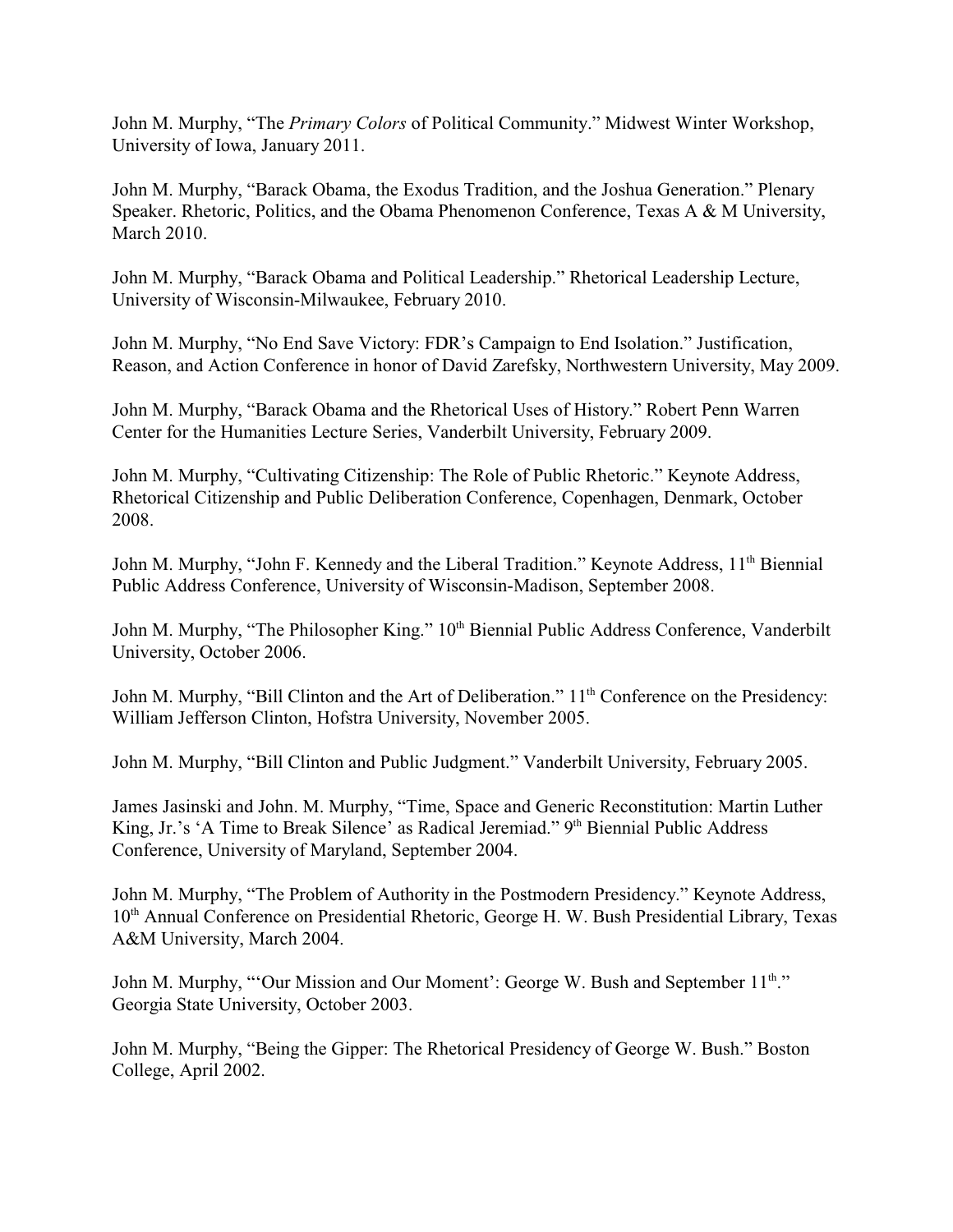John M. Murphy, "Response to Andrew Johnson and the Failed Rhetorical Presidency by Stephen Howard Browne." 8<sup>th</sup> Annual Conference on Presidential Rhetoric, George H. W. Bush Presidential Library, Texas A&M University, March 2002.

John M. Murphy, "The Shadow of JFK." 7<sup>th</sup> Biennial Public Address Conference, Pennsylvania State University, September 2000.

John M. Murphy, "Response to Rosa Parks and Civil Rights in the Eisenhower Era by Douglas Brinkley." 6<sup>th</sup> Annual Conference on Presidential Rhetoric, George H. W. Bush Presidential Library, Texas A&M University, March 2000.

John M. Murphy, "The Cunning Presidency of William Jefferson Clinton." 5<sup>th</sup> Annual Conference on Presidential Rhetoric, George H. W. Bush Presidential Library, Texas A&M University, March 1999.

John M. Murphy, "The *Primary Colors* of Political Community." 6<sup>th</sup> Biennial Public Address Conference, University of Iowa, September 1998.

John M. Murphy, "Response to The Science of Cold War Strategy by J. Michael Hogan." 4<sup>th</sup> Annual Conference on Presidential Rhetoric, George H. W. Bush Presidential Library, Texas A&M University, March 1998.

John M. Murphy, "Response to Race-ing the Democratic Imagination by William Lewis." 5<sup>th</sup> Biennial Public Address Conference, University of Illinois, September 1996.

John M. Murphy, "Response to: The First Lady: Public Symbol by Karlyn Kohrs Campbell." 1st Annual Conference on Presidential Rhetoric, Texas A&M University, March 1995.

### *Selected Convention Papers*

John M. Murphy, "The Protean Rhetoric of James Baldwin." Southern Communication Association, April 2019.

John M. Murphy, "Violence, Frederick Douglass, Martin Luther King, Jr., and the Selma to Montgomery March." Southern Communication Association, April 2019.

John M. Murphy, "Hubert Humphrey's Bright Sunshine of Civil Rights." Rhetoric Society of America, May 2018.

John M. Murphy, "The Legacy of John F. Kennedy." National Communication Association, November 2017.

John M. Murphy, "The Protean James Baldwin." National Communication Association, November 2016.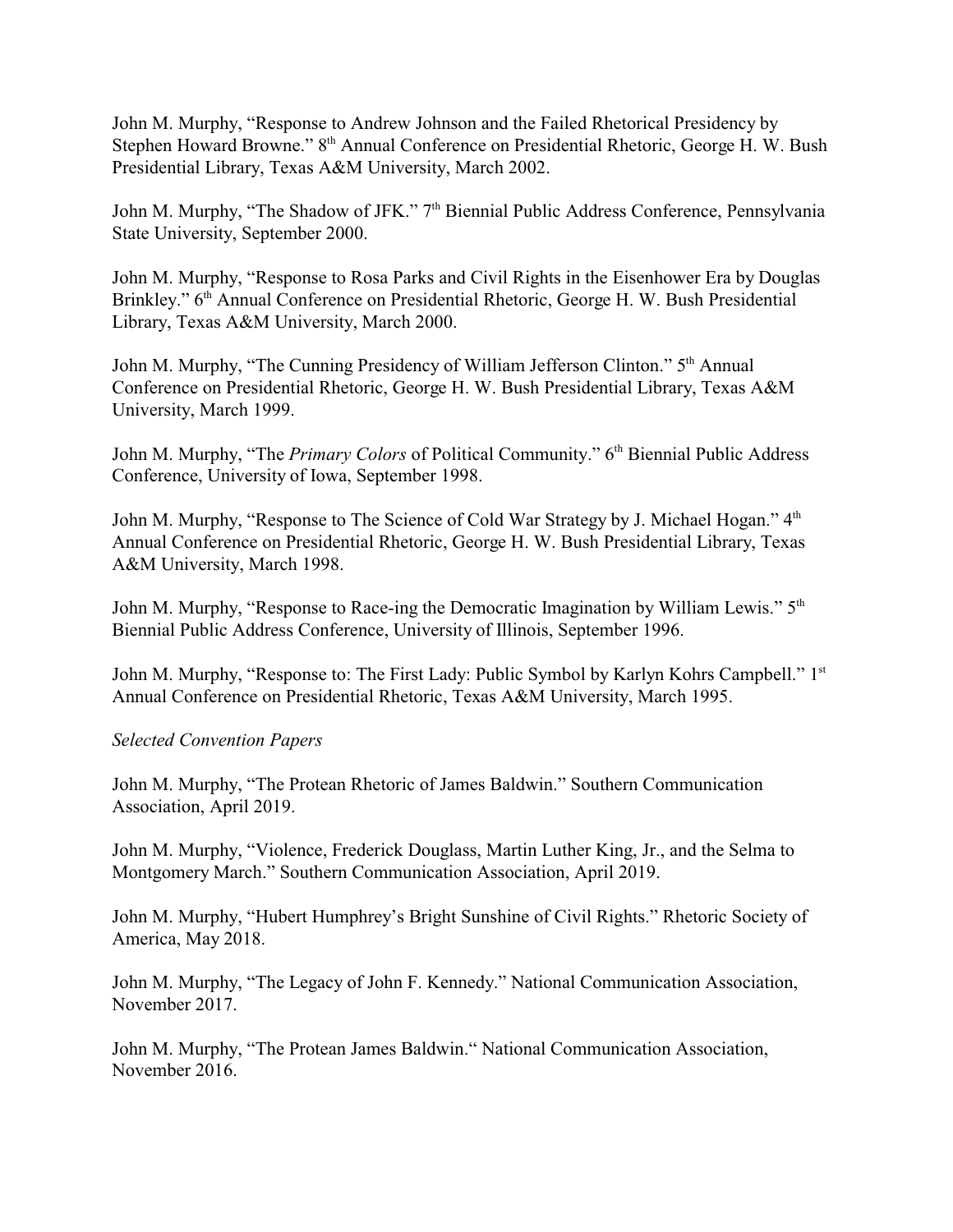John M. Murphy, "Hillary Clinton in Election 2016." National Communication Association, November 2016.

John M. Murphy, "Interpreting Election 2016." National Communication Association, November 2016.

John M. Murphy, "Gerald Ford and the Vietnamese Refugee Crisis." Central States Communication Association, April 2016.

John M. Murphy, "Franklin D. Roosevelt and the Language of American Security, 1944." National Communication Association, November 2014.

John M. Murphy, "Barack Obama and Rhetorical History." National Communication Association, November 2014.

John M. Murphy, "Passions and Constraints: John F. Kennedy's Cuban Missile Crisis Address." National Communication Association, November 2013.

John M. Murphy, "'A Defended Island of Freedom': John F. Kennedy's Berlin Address." National Communication Association, November 2013.

John M. Murphy, "Structure and Struggle: The Intellectual Legacy of James Arnt Aune," National Communication Association, November 2013.

John M. Murphy, "Reinhold Niebuhr, the Fact of Guilt, and the Grace of God." Rhetoric Society of America, May 2012.

John M. Murphy, "Thinking about a House Divided." Rhetoric Society of America, May 2012.

John M. Murphy, "The Rhetorical Presidency of Barack Obama Thus Far." National Communication Association, November 2011.

John M. Murphy, "Peace and Justice in the Liberal Consensus." National Communication Association, November 2011.

John M. Murphy, "Criticism as Detective Story." National Summer Conference on Teaching Rhetorical Criticism, July 2010, University of Puget Sound.

John M. Murphy, "John F. Kennedy's Inaugural Address: A Reconsideration." Rhetoric Society of America, May 2010.

John M. Murphy, "Theory and Text in Public Address." National Communication Association, November 2009.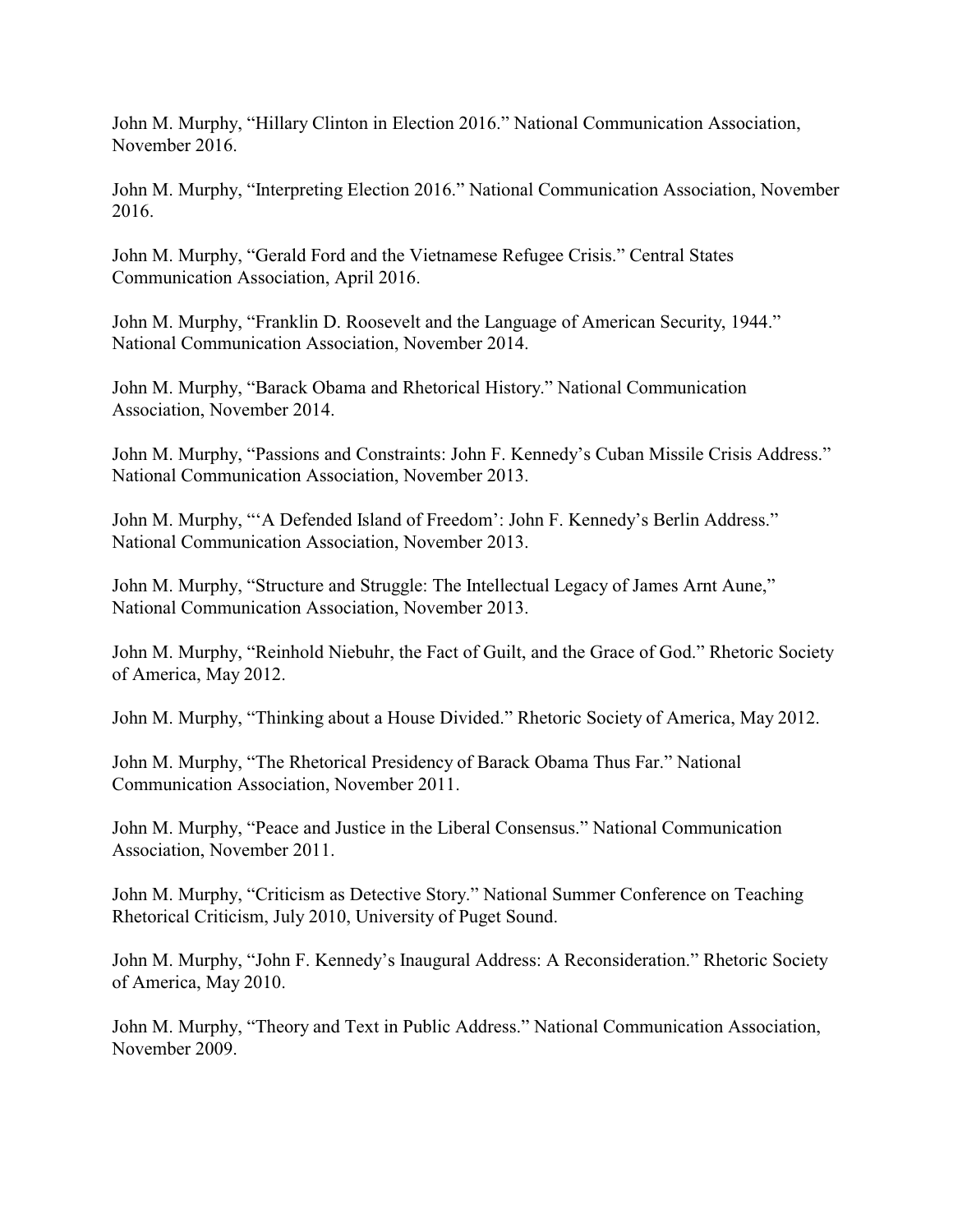John M. Murphy and Jarrod Atchison, "To Mislead Others: History, Analogy, and the Bush Administration." National Communication Association, November 2008.

John M. Murphy, "The Campaign Rhetoric of Hillary Clinton." National Communication Association, November 2008.

John M. Murphy, "Political Economy and the 2008 Presidential Campaign." Rhetoric Society of America, May 2008.

John M. Murphy, "Bill Clinton and the Art of Deliberation." National Communication Association, November 2005.

John M. Murphy, "The Hamiltonian Persuasion." Alta Conference on Argumentation, August 2005.

John M. Murphy, ""'Our Mission and Our Moment': George W. Bush and September 11<sup>th</sup>." National Communication Association, November 2003.

John M. Murphy, "The Language of the Liberal Consensus: John F. Kennedy, Technical Reason, and the "New Economics' at Yale University." National Communication Association, November 2003.

John M. Murphy, "The New Covenant and New Democrats: The Political Ideology of William Jefferson Clinton." National Communication Association, November 2000.

John M. Murphy and Mary E. Stuckey, "Never Cared to Say Goodbye: Presidential Legacies, Presidents, and the Presidential Campaigns of Vice-Presidents." American Political Science Association Convention, August, 2000.

Mary E. Stuckey and John M. Murphy, "By Any Other Name: Rhetorical Colonialism in North America." Rhetoric Society of America, May 2000.

John M. Murphy, "Rhetorical Leadership and the Presidency in the next century." Southern Communication Association Convention, March 2000.

John M. Murphy, "Crafting the Kennedy Legacy." National Communication Association, November 1999.

John M. Murphy, "Bakhtin and the Problem of Political Rhetoric." Speech Communication Association, November 1997.

John M. Murphy, "How American: The Trope of Synecdoche and the Creation of Nixon/Dole." Speech Communication Association, November 1996.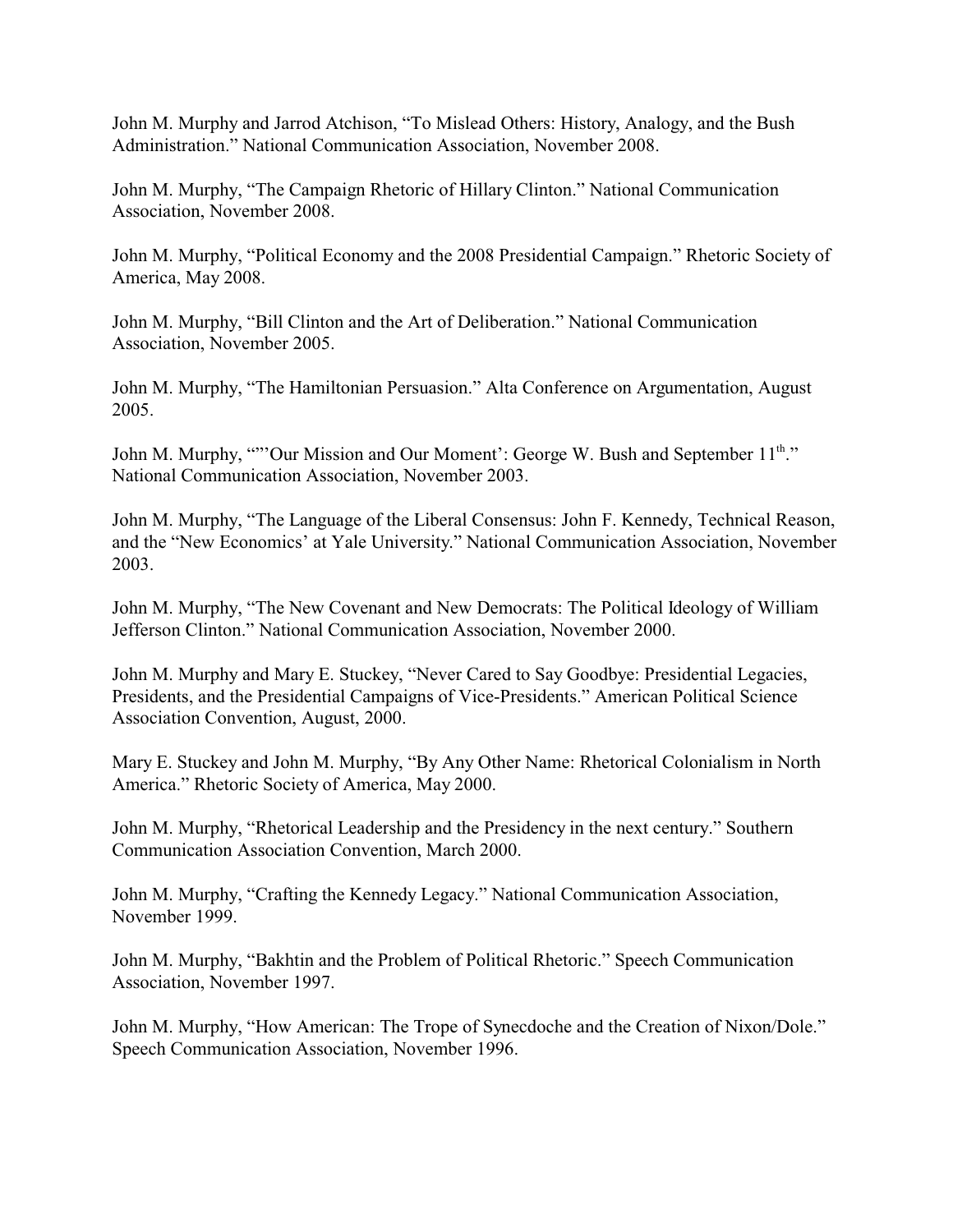John M. Murphy and Thomas R. Burkholder, "The Life of the Party: The Keynote Address in Contemporary American Politics." Speech Communication Association, November 1996.

John M. Murphy, "Inventing Authority: Bill Clinton, Martin Luther King, Jr., and the Performance of Rhetorical Culture." Speech Communication Association, November 1995.

John M. Murphy, "The Novelization of Political Discourse." Speech Communication Association, November 1994.

John M. Murphy, "Political Philosophy and Rhetorical Judgment: The Cases of Laura Sanger and Margaret Sanger." Central States Speech Association, April 1994.

John M. Murphy, "Critical Rhetoric as Political Discourse." Speech Communication Association, November 1993.

John M. Murphy, "Presence, Analogy, and *Earth in the Balance*." Joint Conventions of the Central and Southern Speech Communication Associations, April 1993.

John M. Murphy, "Toward a Theory of the Modern Progressive Orator: Adlai Stevenson and John Anderson." Speech Communication Association, November 1992.

John M. Murphy, "Honor and Expediency: Epideictic and Deliberative Strategies in Opposition to War." Speech Communication Association, November 1991.

John M. Murphy, "Laura Clay and the Southern Voice for Woman's Suffrage." Central States Speech Association, November 1991.

John M. Murphy, "Domesticating Dissent: The Kennedys and the Freedom Rides." Speech Communication Association, November 1990.

John M. Murphy, "Presidential Debates and Campaign Rhetoric: Text Within Context." Speech Communication Association, November 1990.

John M. Murphy, "Narrative and Social Action: Theodore H. White's *The Making of the President 1960*." Speech Communication Association, November 1989.

John M. Murphy, "Kennedy and Nixon at the Al Smith Dinner: Humor in Support of a candidacy." Speech Communication Association, November 1988.

John M. Murphy, "Along the Oregon Trail: Robert F. Kennedy, Eugene McCarthy, and the American Jeremiad." Speech Communication Association, November 1988.

John M. Murphy, "Blue Smoke and Mirrors: John Anderson in the 1980 Presidential Campaign." Speech Communication Association, November 1988.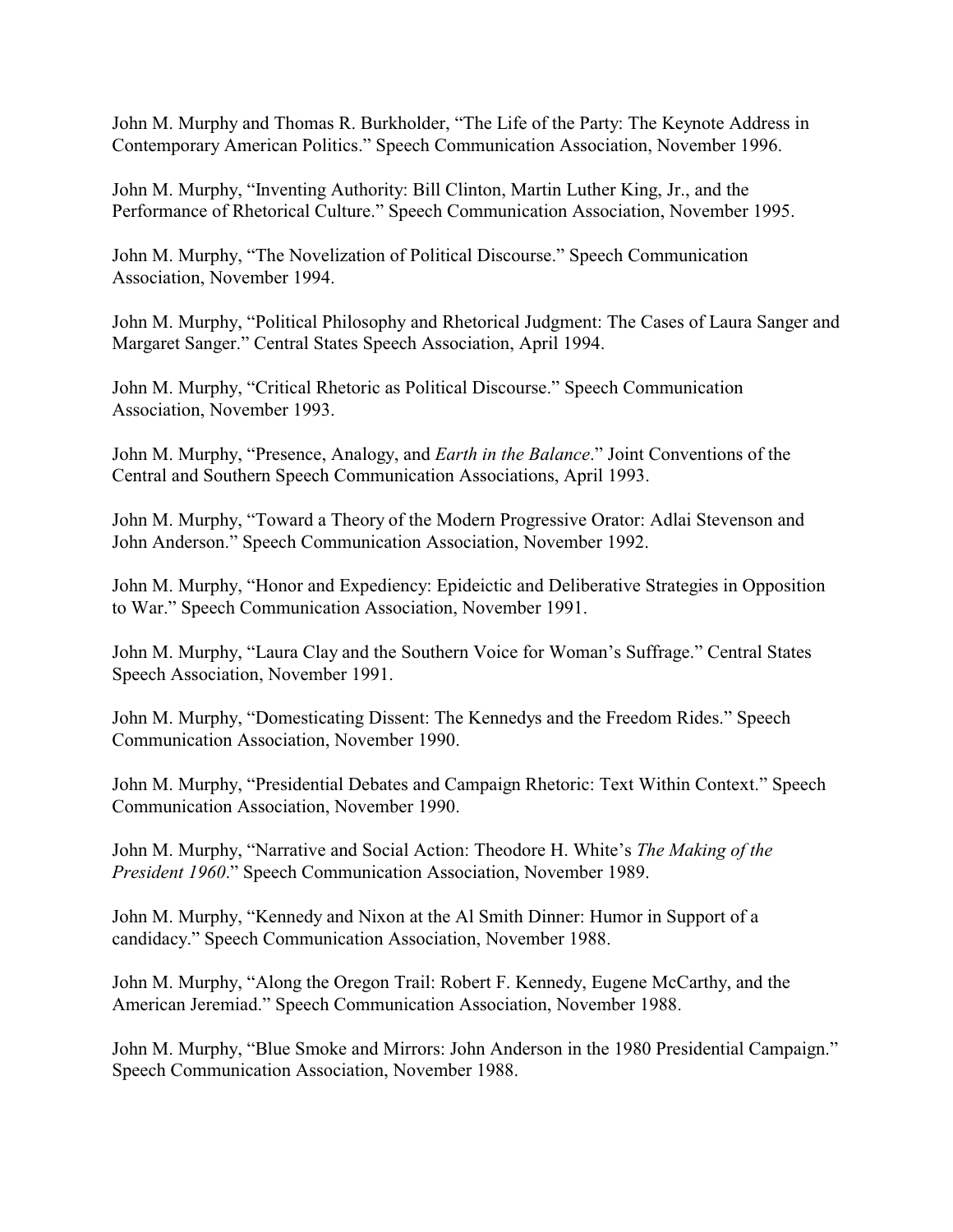John M. Murphy, "'To Create a Race of Thoroughbreds': Margaret Sanger and the *Birth Control Review*." Southern Speech Communication Association, April 1987.

John M. Murphy, "In the Shadow of JFK: Robert Kennedy and Lyndon Johnson." Speech Communication Association, November 1987.

John M. Murphy, "'A Time of Shame and Sorrow': Robert F. Kennedy Eulogizes Martin Luther King, Jr.." Joint Convention and the Central and Southern States Speech Communication Associations, April 1987.

John M. Murphy, "Enacting the Presidency: John F. Kennedy's 'The Role of the President.'" Central States Communication Association, November 1985.

### *Grants and Honors*

Faculty Fellowship (full year fellowship, release time for one semester), Illinois Program for Research in the Humanities, for *Protean Texts of Civil Rights: Baldwin, Hamer, and King*, 2018- 19.

Campus Excellence in Undergraduate Teaching Award, University of Illinois, 2015.

Dean's Award for Excellence in Undergraduate Teaching, College of Liberal Arts and Sciences, University of Illinois, 2015.

2004 Golden Anniversary Monograph Award, National Communication Association. For "'Our Mission and Our Moment': George W. Bush and September 11<sup>th</sup>."

Wrage-Baskerville Award, Outstanding Competitive Paper, Public Address Division, National Communication Association. For: "The Language of the Liberal Consensus: John F. Kennedy, Technical Reason, and the 'New Economics' at Yale University." November 2003.

Sandy Beaver Excellence in Teaching Award, \$2800.00. Franklin College of Arts and Sciences, University of Georgia, 2003.

Co-recipient, Conference/Exhibition/Performance Grant for \$4000.00. The Center for Humanities and Arts, University of Georgia, 2002.

Outstanding Research Award. College of Humanities and Social Sciences, North Dakota State University, 1996.

Outstanding Competitive Paper Award, Public Address Division, Speech Communication Association. For: "Inventing Authority: Bill Clinton, Martin Luther King, Jr., and the Performance of Rhetorical Culture." November 1995.

Department of Communication Representative, Lyceum Lecture Series Committee, \$5500.00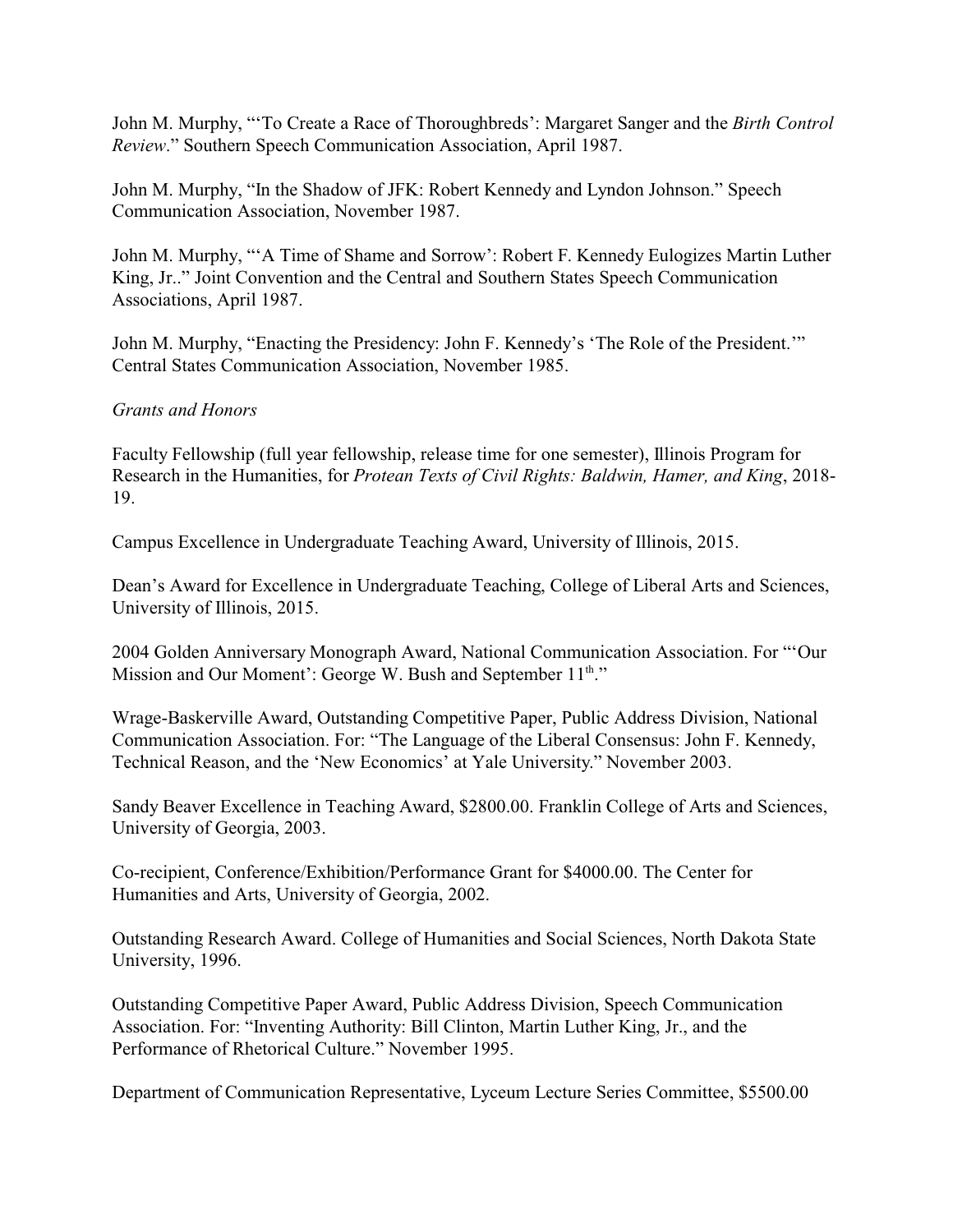Grant from the North Dakota Humanities Council. College of Humanities and Social Sciences, North Dakota State University, 1995-96.

American Forensic Association Research Award. For: "Presence, Analogy, and *Earth in the Balance*."

Scholar of the Year, North Dakota Speech and Theater Association, 1993.

# **Pedagogy**

#### *Courses taught*

| American Public Address (graduate and undergraduate)               |
|--------------------------------------------------------------------|
| Argumentation (graduate)                                           |
| Black Freedom Struggle (graduate)                                  |
| Burke and Bakhtin (graduate)                                       |
| Communication Theory (graduate and undergraduate)                  |
| Conceptual Criticism (graduate)                                    |
| Directing Forensics                                                |
| Historical and Descriptive Research Methods (graduate)             |
| Human Communication                                                |
| Interpersonal Communication                                        |
| Interviewing                                                       |
| Introduction to Graduate Studies (graduate)                        |
| Introduction to Graduate Pedagogy (graduate)                       |
| The Obama Persuasion (graduate)                                    |
| Persuasive Speaking                                                |
| Persuasion                                                         |
| Presidential Campaign Communication (graduate and undergraduate)   |
| <b>Public Speaking</b>                                             |
| Religion and American Public Argument (graduate and undergraduate) |
| Rhetorical Criticism (graduate and undergraduate)                  |
| The Rhetorical Presidency (graduate and undergraduate)             |
| Rhetorical Theory (graduate and undergraduate)                     |
| Strategies in Persuasion                                           |

#### *Graduate Advisees*

Ph.D. Advisor (16): Eli Bacon, Emily Rodriguez, Donovan Bisbee, David Tokarz, Laura Stengrim (with Cara Finnegan), Marissa Lowe, Rohini Singh, Mark LaVoie, Courtney Caudle, Caitlin Wills, Windy Lawrence, Ryan Galloway, Gordon Stables, Ashli Quesinberry Stokes, Wendy Atkins-Sayre, Jarrod Atchison.

Ph.D. Committee (24): Daniel DeVinney, Pam Axtman-Barker, Jose Izaguirre, Bryan Reckard, Anita Mixon, Mark Herron (University of Copenhagen), Katie Irwin, Jermaine Martinez, Sabrina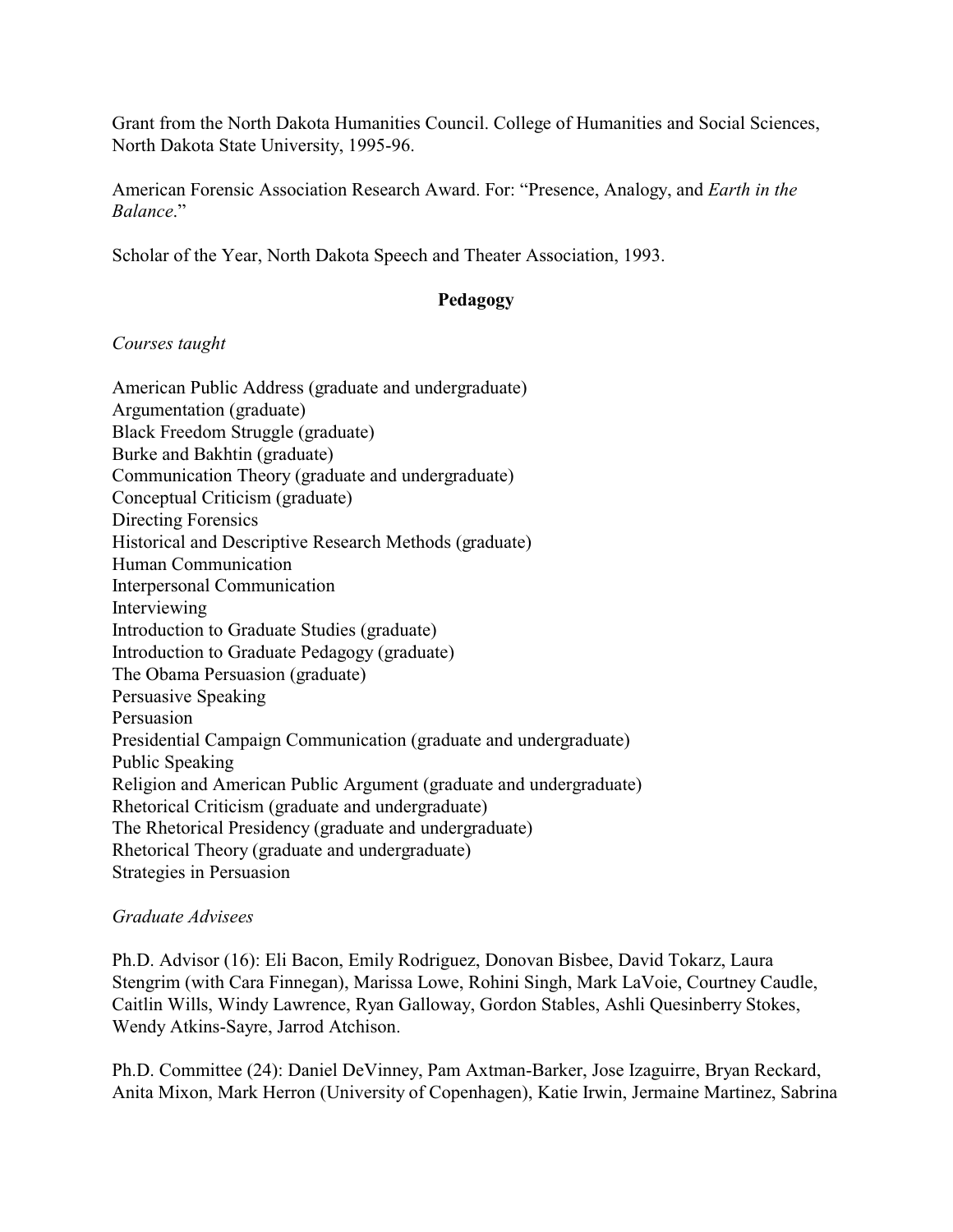Nash, Troy Cooper, Kristy Maddux, John Lynch, Shannon Holland, Dylan Wolfe, Mike Davis, David Cisneros, Kristin McCauliff, Paul Achter, John Jordan, Kristin Poirot, Marita Gronnvoll, Christina Morus, Ben Bates, Heidi Edwards.

MA Advisor (15): Wallace Golding, Daniel DeVinney, Rachel Reon, Donovan Bisbee, David Tokarz, Marissa Lowe, Rohini Singh, Katie Rush, Justin Killian, Michael Lee, Paul Achter, Mark Meister, Megan Thompson, John Scheeler, Dean Foley.

MA Committee (16): Sara Roncero-Menendez, Jose Izaguirre, Matt Pitchford, Paul McKean, Jamie Hough, Frank Stec, Adam Rusch, Gordon Stables, Kristy Maddux, John Jordan, Jon Hoffman, Rebecca Kuehl, Robert Quinn, Patrick Smith, Laurie Baker, Linda Wurtz, Laura McDaniel, Melissa Jahn.

#### **Service**

# *Professional Memberships*

National Communication Association Rhetoric Society of America Religious Communication Association American Society for the History of Rhetoric

### *Disciplinary Service*

Healthy Rhetoric Project, Coordinated by Kathleen Hall Jamieson and David Zarefsky, 2018-19.

Rhetoric Society of America Summer Institute, The Rhetorical Presidency Seminar (with Mary Stuckey), Indiana University, May 2017.

Member, Benson-Campbell Doctoral Award Committee, Public Address Division, National Communication Association, 2013-16.

RSA Research Network, Rhetoric Society of America Convention, May 2014.

Scholars Office Hours, National Communication Association Convention, November 2013.

Rhetoric Society of America Summer Institute, Rhetoric and Religion Workshop, University of Kansas, June, 2013.

Member, Kohrs Campbell Prize Committee, Michigan State University Press, Rhetoric and Public Affairs Series, 2002-present.

Member, Editorial Board, Rhetoric and Public Affairs Book Series, Michigan State University Press, 1998-2019.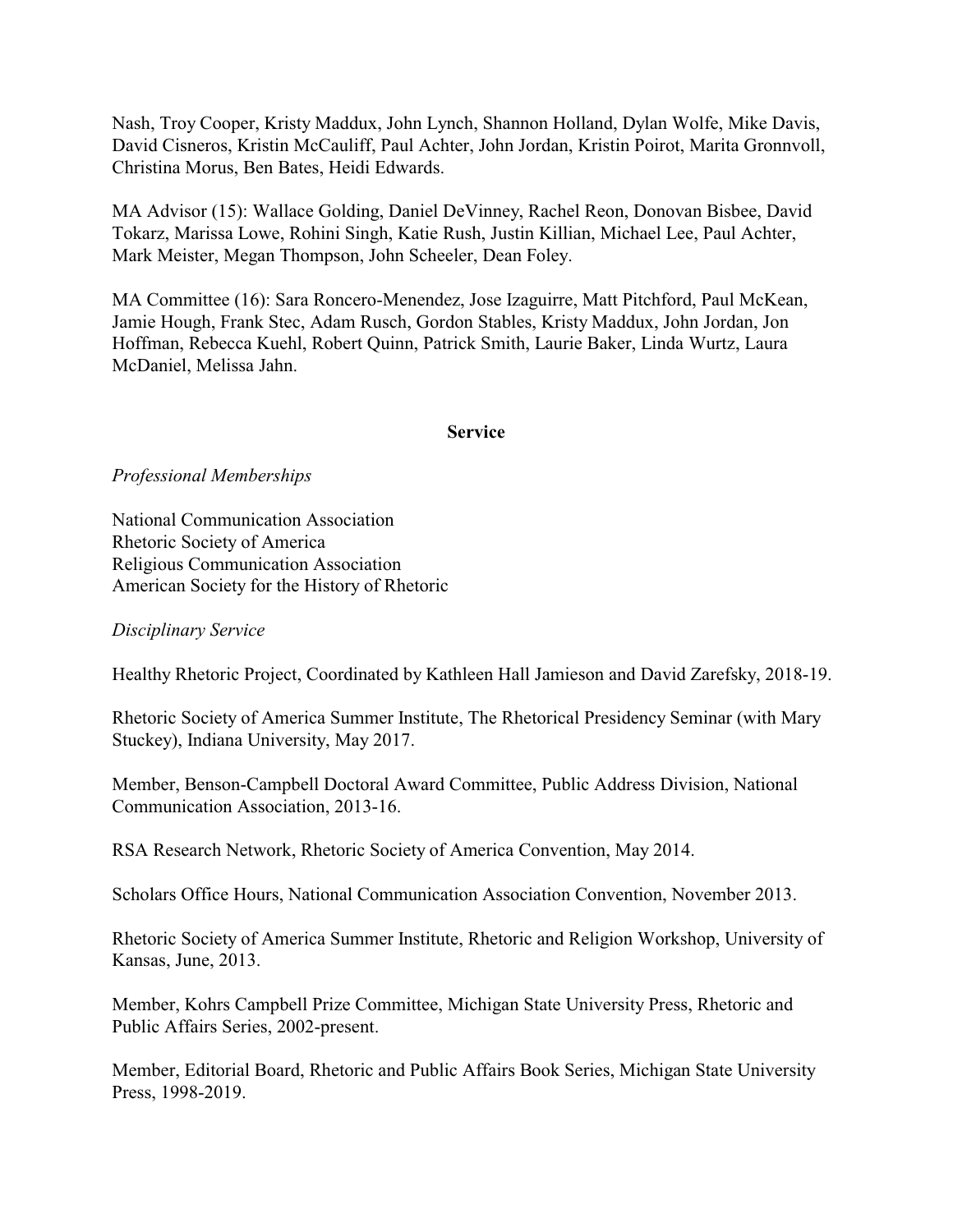Co-Organizer, NCA Summer 2010 Conference on Criticism Pedagogy, 2008-2010.

Book Review Editor, *Quarterly Journal of Speech*, 2002-04.

Member, Editorial Board: *Rhetoric & Public Affairs* (2000-2019); *Quarterly Journal of Speech* (2004-2010; 2013-present); *Journal for the History of Rhetoric* (2020-2023); *Southern Communication Journal* (2007-2010); *Communication Monographs* (2010-2013); *Communication Studies* (1995-2000); *Argumentation & Advocacy* (1998-2000); *Critical Studies in Media Communication* (2001-04); *Western Journal of Communication* (1999-2002); *Basic Course Communication Annual* (2000-2003).

Guest Reviewer: *Harvard Undergraduate Research Journal, Howard Journal of Communications, Rhetoric Society Quarterly; Third Space: A Feminist Journal, Communication Quarterly, Communication Theory, Journal of Applied Communication Research, POLITY, Presidential Studies Quarterly, American Indian Culture and Research Journal, Women's Studies in Communication*.

Editor, The Forum, *Argumentation & Advocacy*, 1999-2000.

Member, Bostrom Award Committee, Western Communication Association, 2001-02.

Member, Golden Anniversary Monograph Award Committee, National Communication Association, 1999-2001.

Resolutions Committee Representative for the Public Address Division, Speech Communication Association, 1997.

Referee, Public Address Division, Political Communication Division, Critical and Cultural Studies Division, National Communication Association.

Chair, Rhetorical Theory and Criticism Interest group, Central States Communication Association, 1996-97.

Textbook Reviewer, Allyn and Bacon, Strata, Roxbury, Wadsworth, St. Martin's Press.

*University Service*

Member, Advisory Committee, Dept. of Communication, University of Illinois, 2009-11; 2013- 15; 2017-19.

Member, College of Liberal Arts and Sciences Awards Committee, University of Illinois, 2017- 19.

Op-Ed Project Seminar, University of Illinois, March 2018.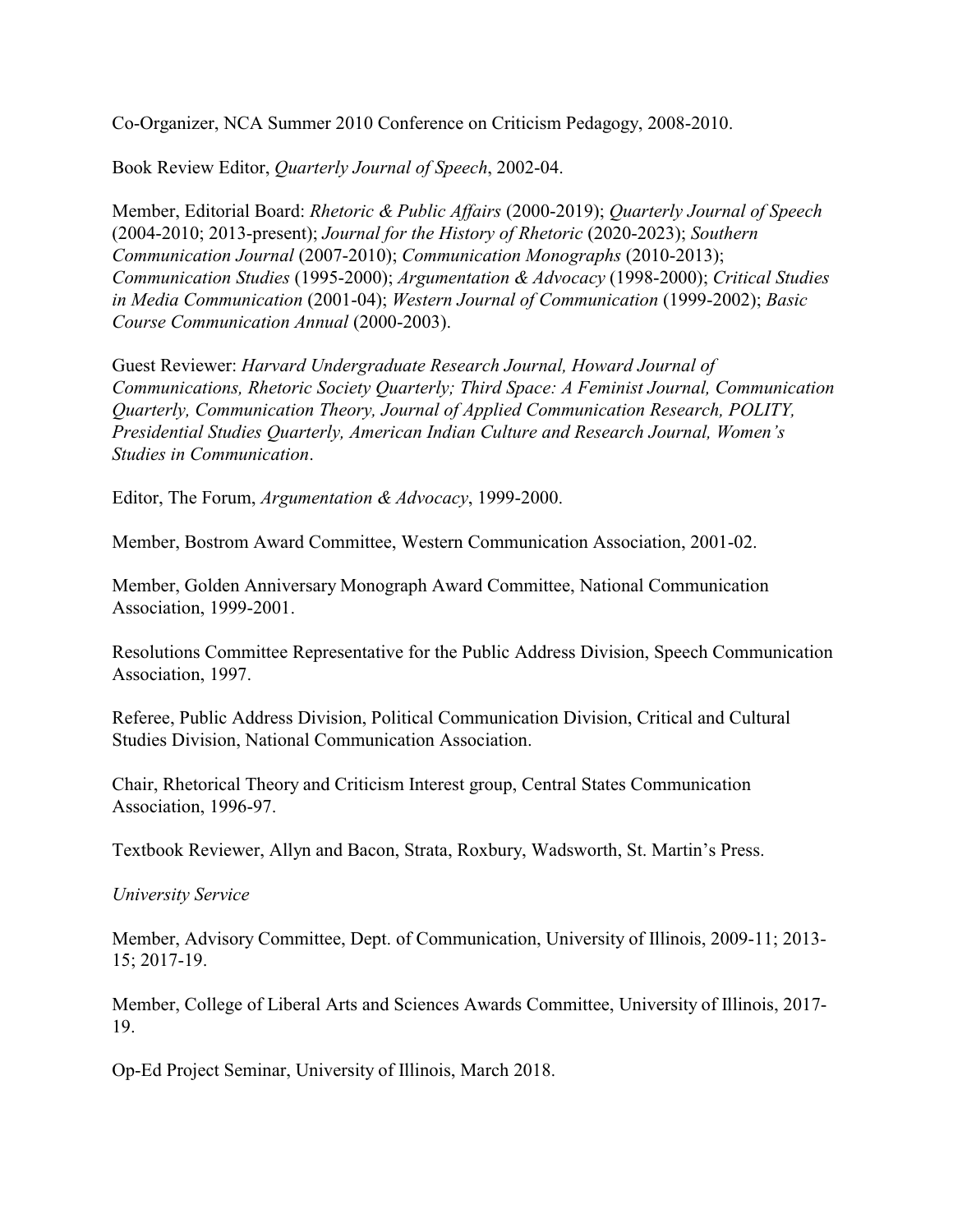Member, Colloquium Committee, Dept. of Communication, 2015-17.

Member, Policy and Development Committee, College of Liberal Arts and Sciences, University of Illinois, 2013-14.

Member, Graduate Admissions Committee, Dept. of Communication, University of Illinois, 2009-2011.

Coordinator, Advanced Persuasive Speaking Course, Dept. of Communication, University of Illinois, 2009-10.

Graduate Coordinator, Dept. of Speech Communication, University of Georgia, 2005-08.

Advisor, Demosthenian Literary Society, University of Georgia, 2004-08.

Chair, Personnel (Search) Committee, Dept. of Speech Communication, University of Georgia, 2001-02; 2004-05.

Chair, Rhetoric Faculty, Dept. of Speech Communication, University of Georgia, 2000-02.

Member, Dept. of Speech Communication Executive Committee, University of Georgia, 1999- 2000.

Member, Dept. of Speech Communication Graduate Admissions Committee, 1997-2001, 2004- 05.

Director, Basic Courses, Dept. of Speech Communication, University of Georgia, 1997-2000.

Chair, Strategic Planning, Dept. of Speech Communication, University of Georgia, 1998-99.

Member, Franklin College Curriculum Committee, University of Georgia, 1998-2000.

Member, Franklin College Faculty Senate, University of Georgia, 1998-2000.

College of Humanities and Social Sciences Representative, Search Committee for the Vice-President of Academic Affairs, North Dakota State University, 1996-97.

College of Humanities and Social Sciences Representative, Academic Affairs Committee, North Dakota State University, 1996-97.

Member, Curriculum Committee, College of Humanities and Social Sciences, North Dakota State University, 1994-97 [Chair, 1995-96].

Chair, Curriculum Committee, Dept. of Communication, North Dakota State University, 1994- 97.